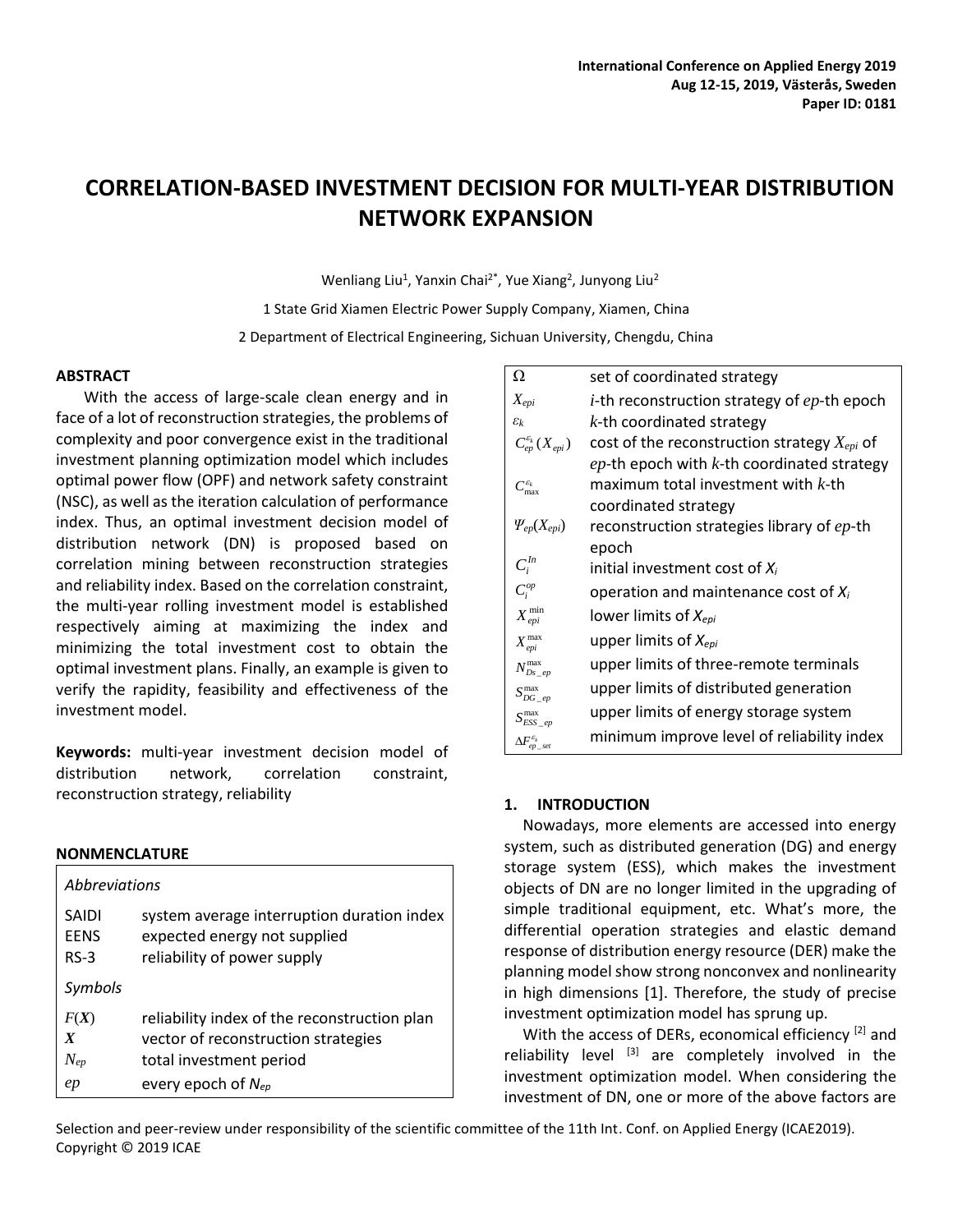combined to form a multi-objective or multi-layer model [2-4]. In addition, the constraints in ordinary planning model, such as OPF and NSC, which are most nonlinear and nonconvex constraints [5]. As the above models are generally complex mixed integer nonlinear models which are difficult to solve, fuzzy modeling [6], some numerical methods [4], game theory [7] or improved intelligent algorithm [8] are mostly used in the optimization process. Overall, most of the mentioned methods are centralized optimization, the following problems may appears: ① Ignoration of the mutual influence of various strategies; ②The increasing number of decision variables will make the model difficult to solve; ③The iteration calculation of reliability index will add the solving difficulty.

The above problems make it difficult to realize precise investment considering different coordination strategies of DER and large-scale reconstruction strategies access. Hence, a new method need to be explored. Actually, the machine learning approaches have been a mature tool to approximate complex nonlinear mapping with its good adaptive ability and fault-tolerant ability [9], which can be attempted to establish the relationship between reconstruction strategies and reliability index. Therefore, a direct correlation-based constraint is used to replace the traditional nonlinear nonconvex constrains and iteration of reliability in this paper, and a multi-year correlation-based investment model is constructed.

The rest of this paper consists of three main sections. Section 2 introduces the proposed correlation-based multi-year investment model is described. Then an actual DN is applied in Section 3 to verify the availability of the model. Section 4 is the conclusion of this paper.

# **2. CORRELATION CONSTRAINT-BASED MULTI-YEAR INVESTMENT MODEL**

The traditional investment decision model is integrated with the OPF, NSC and iteration of reliability programming, while a correlation constraint based on machine learning is established in this paper to replace the iteration and nonlinear nonconvex constraint.

### *2.1 Data generation process for correlation constraint*

In order to establish the accurate correlation constraint of reconstruction strategies and reliability indexes, it is crucial to generate enough and effective training data. Considering the temporal coupling and uncertainty of DER in DN, as well as the coordinated operation of DER with the gradual improvement of the power market mechanism, a time-sequential simulation method based on multi-agent model is applied in this paper for training reconstruction plans [11]. And then the values of reliability index of each training plan can be calculated. The obtained training outputs of DERs and corresponding reliability indexes can be set as samples of correlation mining.

# *2.2 Correlation constraint*

The correlation constraint of reconstruction strategies and reliability indexes which is obtained by correlation mining based on machine learning method, such as multiple regression based on Least Squares [12], is utilized to replace the nonlinear and nonconvex constraints, as well as the iteration of reliability index. During the correlation mining process, the load level of DN and implementation of various reconstruction strategies are regarded as the input vectors, while the output is the reliability index. Through the regression analysis, the correlation function of reliability index and strategies can be described as formula (1).

$$
\Phi(F(X), X, A, B) = 0 \tag{1}
$$

where, Φ represents the correlation function based on multiple regression. *A* and *B* represent the regression coefficients and intercepts respectively.

# *2.3 Correlation-based distribution network multi-year investment decision model*

Replacing the nonlinear nonconvex constraints and iteration of reliability calculation, the multi-year investment decision model of DN integrated the correlation constraint can be established. The objective function of the investment decision model can be divided into two categories. One is to maximize the improvement of reliability with upper limit of investment cost as constraint. And the other is to minimize the total cost with lower limit of the improvement of reliability as constraint.

Regarding the reliability improvement as an objective, the investment limit should be a constraint. The objective function and investment limit of the multi-year model are shown as follows:

$$
\max \sum_{j=1}^{N_{ep}} F_{ep}^{\varepsilon_k} (X_{ep}) \begin{cases} \forall ep \in 1,..., N_{ep} \\ \forall \varepsilon_k \in \Omega \end{cases}
$$
 (2)

$$
\sum_{i=1}^{n} C_1^{\varepsilon_k} (X_{1i}) + \dots + \sum_{i=1}^{n} C_{ep}^{\varepsilon_k} (X_{epi}) \leq C_{\text{max}}^{\varepsilon_k}
$$
 (3)

$$
s.t. \begin{cases} \{X_{11}, X_{12}, ..., X_{1n}\} \in \psi_1(X_{1i}) \\ ... & ... \end{cases}
$$
(4)

$$
\begin{cases}\n\cdots & \cdots \\
\{X_{ep1}, X_{ep2}, \ldots, X_{epn}\} \in \psi_{ep}(X_{epi})\n\end{cases}
$$

$$
\Phi_{ep}^{\varepsilon_k}(F_{ep}^{\varepsilon_k}(X_{ep}), X_{ep}, A_{ep}^{\varepsilon_k}, B_{ep}^{\varepsilon_k}) = 0
$$
\n(5)

$$
X_{epi}^{\min} \le X_{epi} \le X_{epi}^{\max} \tag{6}
$$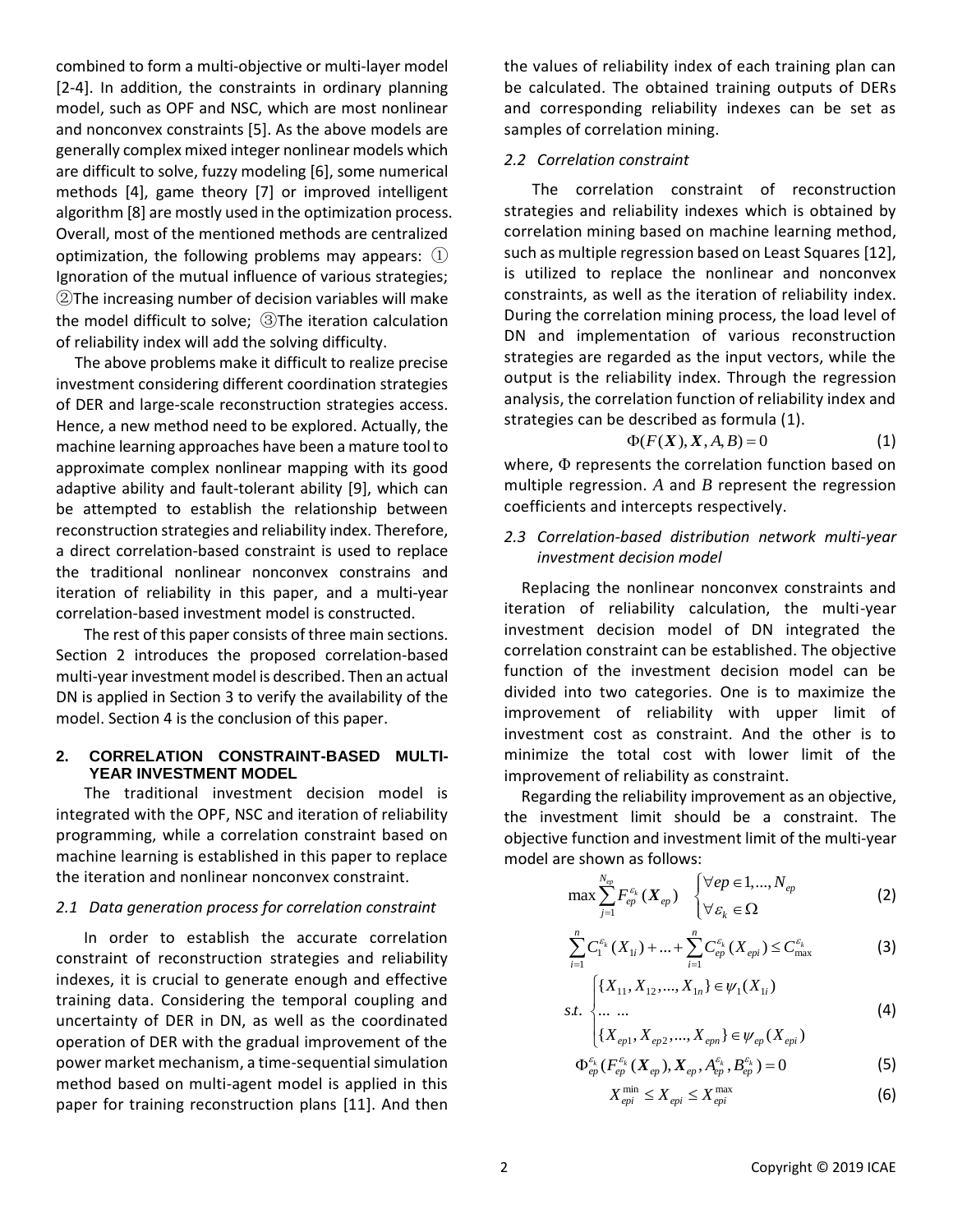$$
\begin{cases} 0 \le X_{epi(remote)} \le N_{Ds\,ep}^{\max} \\ 0 \le X_{epi(DG)} \le S_{DG\,ep}^{\max} \end{cases}
$$
 (7)

$$
0 \le X_{epi(ESS)} \le S_{ESS\,ep}^{\max}
$$

$$
X_{i(total)}^{\min} \le \sum_{j=1}^{N_{ep}} X_{epi} \le X_{i(total)}^{\max} \tag{8}
$$

$$
C_{ep}^{\varepsilon_k}(X_{epi}) = \sum_{i=1}^n (R_i C_i^{In}(X_{epi}) + C_i^{Op}(X_{epi}))
$$
 (9)

where, the objective function in (2) is the overall improvement level of the reliability index in every epoch of *Nep*. Formula (3) describes the total investment cost constraint. *R<sup>i</sup>* is the annual discount factor,  $R_i = r(1 + r)^{m_i} / ((1 + r)^{m_i} - 1)$ , *r* represents the investment recovery rate, *m<sup>i</sup>* is the economic age of the *Xepi*. And the reconstruction strategies library constraints are presented as formula (4). The constraints of reconstruction strategies are shown as formula (6)-(8). The lower limit is 0 meanwhile the upper limit could been set according to different reconstruction strategies. Besides, the constraint of reconstruction strategies must meet the requirement of the whole investment period.

When set the minimum investment cost as the target of the model, the lower limit of improve level that reconstruction strategies taking to reliability is used as a constraint. Therefore, the formula (10)-(11) will be changed as follows.

$$
\min \sum_{j=1}^{N_{ep}} C_{ep}^{\varepsilon_k} (\boldsymbol{X}_{ep}) = \sum_{j=1}^{N_{ep}} C_{invest\_ep}^{\varepsilon_k}
$$
(10)

$$
\sum_{j=1}^{N_{ep}} \Delta F_{ep}^{\varepsilon_k} \left( \boldsymbol{X}_{ep} \right) \geq \Delta F_{ep\_set}^{\varepsilon_k} \quad \forall ep \in 1, ..., N_{ep} \tag{11}
$$

where,  $\Delta F_{ep}^{\varepsilon_k}(X_{ep})$  is the improvement level of the reliability index in the  $ep<sup>th</sup>$  year with the coordinated strategy *εk*. Formula (11) is the minimum improve level to satisfy the requirement of distribution network, as the constraint of the model. Other constrains are same as the formula (4)-(9).

#### **3. CASE STUDY**

An actual regional distribution network is employed to investigate the proposed correlation constraint integrated investment decision model. As shown in Fig 1, the regional distribution network includes 36 10KV

buses. There is a 2MW biomass power plant installed at bus 32. And three-remotes terminals are installed at bus 9, 10, 15, 28. The rate of return on investment is 10%. The parameters of the reconstruction strategies are displayed in Tab. Ⅰ. Taking the EENS index of reliability level as an example for analysis, the initial EENS index of the region is 29.6154MW.

Through multiple regression, the explicit expression of EENS index and alternative reconstruction strategies can be obtained, and the fitting accuracy can reach above 97%, which can fully satisfy the requirement of the precise investment.

Considering the charging and discharging mode of ESS, at fix time or according to time-of-use price, and the participation in coordination of flexible load (FL), there are four different coordinated strategies: FixTime\_Coordinated, FixTime\_Discoordinated, Time-of-Use\_Coordinated and Time-of-Use\_Discoordinated. By solving the correlation constraint-based investment model, the optimal multi-year plans can be obtained integrated four various coordinated strategies of ESS and FL, as shown in Tab. Ⅱ and Tab. Ⅲ. It can be seen that with the increase of the investment, the reliability level of DN has been improved. And coordinated strategy Time-of-Use\_Coordinated shows the best performance, which is owed to the adjustment of ESS and FL.



Fig 1 Initial structure of the regional distribution network

Table. I Investment cost parameters of reconstruction

| strategy   |                                      |                      |                  |                    |  |  |
|------------|--------------------------------------|----------------------|------------------|--------------------|--|--|
| Strategy   | $C^{ln}/$ ( $\times$ 10 <sup>4</sup> | Ratio of $C^{Op}$ to | $\boldsymbol{m}$ | Optional location  |  |  |
|            | ¥)                                   | $C^{ln}$ (%)         |                  |                    |  |  |
| DG         | 650/MW                               | 4                    | 20               | Bus 7, 11, 17, 19, |  |  |
|            |                                      |                      |                  | 24                 |  |  |
| <b>ESS</b> | 400/MW                               | 4                    | 20               | Bus 16, 17         |  |  |
| Three-     | 3.5/a                                |                      | 20               | Bus 2, 24          |  |  |
| remote     |                                      |                      |                  |                    |  |  |

Table. Ⅱ Optimal investment plan with a certain cost costriant in three years

| Coordinated<br>strategy | $-max$<br>$10^4$ $Y$ | Optimal investment plan                                                     | Investment                 | Reliability level         |                     |
|-------------------------|----------------------|-----------------------------------------------------------------------------|----------------------------|---------------------------|---------------------|
|                         |                      |                                                                             | $cost/10^4$ $\overline{Y}$ | <b>EENS</b><br>(after)/MW | $RS-3$<br>(after)/% |
|                         | 100                  | First year: 2,24-three-remote, 24-0.96MWDG; Second year: No; Third year: No | 99.3570                    | 19.4803                   | 99.9530             |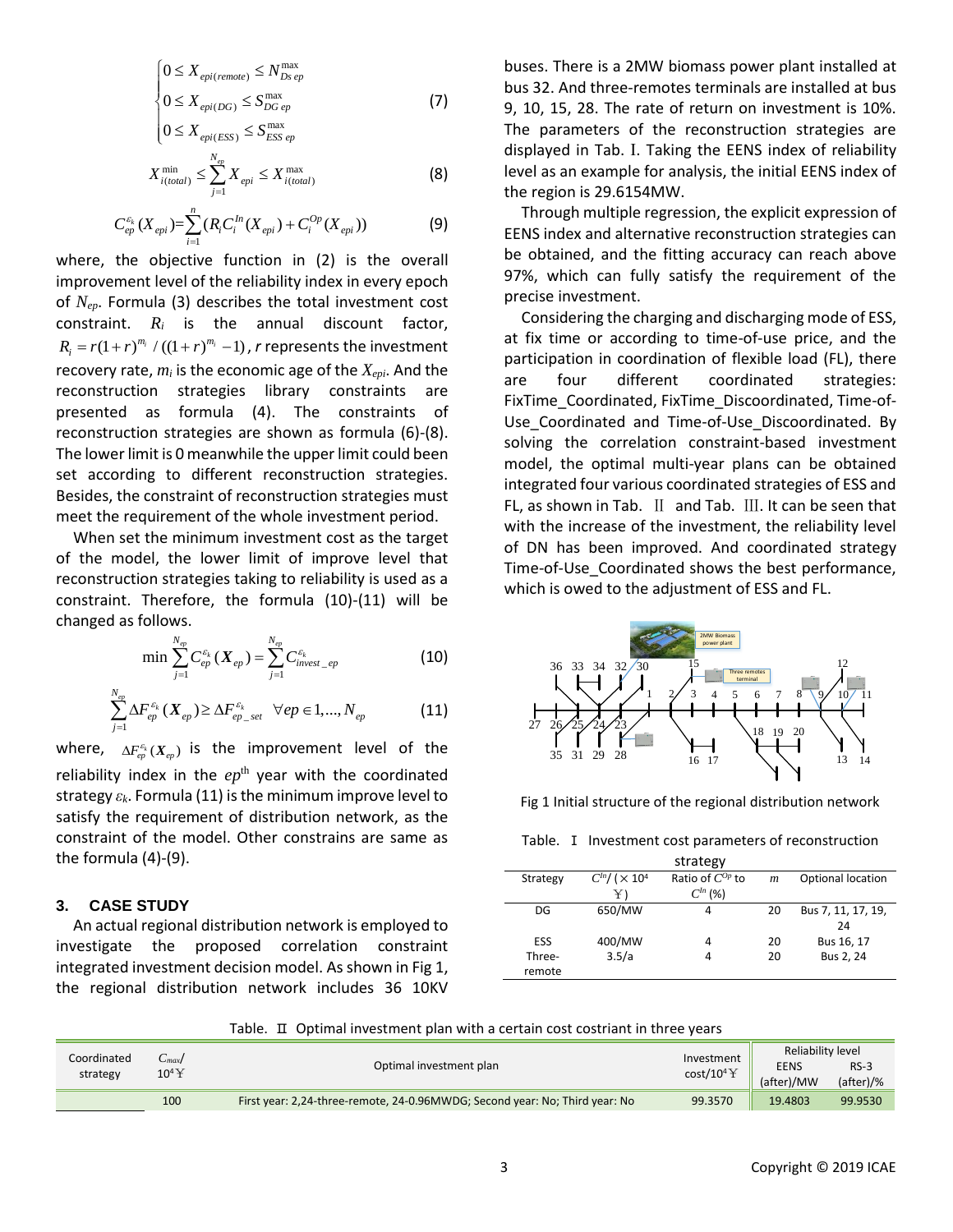| Time-of-<br>Use Coordina<br>ted    | 300 | First year: 2- three-remote, 24-1MWDG; Second year: 24- three-remote; Third year: 7-<br>1MWDG, 17-0.92MWDG  | 299.9606 | 13.5924 | 99.9662 |
|------------------------------------|-----|-------------------------------------------------------------------------------------------------------------|----------|---------|---------|
|                                    | 550 | First year: 2,24-three-remote, 7,24-1MWDG; Second year: No; Third year: 11-0.87MWDG,<br>17,19-1MWDG         | 499,5407 | 9.5485  | 99.9785 |
|                                    | 100 | First year: 2,24-three-remote, 24-0.96MWDG; Second year: No; Third year: No                                 | 99.3570  | 19.5059 | 99.9530 |
| Time-of-<br>Use Discoord<br>inated | 300 | First year: 2- three-remote, 24-1MWDG; Second year: 24- three-remote; Third year: 17-<br>1MWDG, 19-0.92MWDG | 299.9606 | 13.6071 | 99.9661 |
|                                    | 500 | First year: 2,24-three-remote, 7,17-1MWDG, 11-0.87MWDG; Second year: No; Third year:<br>19.24-1MWDG         | 499.5407 | 9.7287  | 99.9784 |
| <b>FixTime Disc</b><br>oordinated  | 100 | First year: 2,24-three-remote, 24-0.96MWDG; Second year: No; Third year: No                                 | 99.3570  | 23.6045 | 99.9507 |
|                                    | 300 | First year: 2- three-remote, 24-1MWDG; Second year: 24- three-remote; Third year: 17-<br>0.92MWDG, 19-1MWDG | 299,9606 | 17.9103 | 99.9639 |
|                                    | 500 | First year: 2,24-three-remote, 19,24-1MWDG; Second year: No; Third year: 7,17-1MWDG,<br>11-0.87MWDG         | 499.5407 | 13.6144 | 99.9781 |
| <b>FixTime Coor</b><br>dinated     | 100 | First year: 2,24-three-remote, 24-0.96MWDG; Second year: No; Third year: No                                 | 99.3570  | 21.7341 | 99.9518 |
|                                    | 300 | First year: 2- three-remote, 24-1MWDG; Second year: 24- three-remote; Third year: 7-<br>0.92MWDG, 19-1MWDG  | 299.9606 | 16.0823 | 99.9649 |
|                                    | 500 | First year: 2,24-three-remote, 11-0.87MWDG, 17,19-1MWDG; Second year: No; Third<br>year: 7,24-1MWDG         | 499.5407 | 12.0571 | 99.9771 |

#### Table. Ⅲ Optimal investment plan with a reuqired level of reliability in three years

| Coordinated<br>strategy           | $\Delta F_{ep\_set}$<br>/MW | Optimal investment plan                                                                             | Investment<br>$cost/10^4$ $\overline{Y}$ | Reliability level |           |
|-----------------------------------|-----------------------------|-----------------------------------------------------------------------------------------------------|------------------------------------------|-------------------|-----------|
|                                   |                             |                                                                                                     |                                          | <b>EENS</b>       | $RS-3$    |
|                                   |                             |                                                                                                     |                                          | (after)/MW        | (after)/% |
| Time-of-                          | 14                          | First year: 2,24-three-remote; Second year: No; Third year: 17,24-1MWDG, 19-0.85MWDG                | 287.6724                                 | 13.9856           | 99.9760   |
| Use Coordina<br>ted               | 12                          | First year: 2,24-three-remote; Second year: No; Third year: 7,17,24-1MWDG, 19-<br>0.55MWDG          | 364.4403                                 | 11.9933           | 99.9771   |
| Time-of-                          | 14                          | First year: 2,24-three-remote; Second year: No; Third year: 17,24-1MWDG, 19-0.86MWDG                | 293.8197                                 | 13.9761           | 99.9760   |
| Use Discoord<br>inated            | 12                          | First year: 2,24-three-remote, 7-0.61MWDG; Second year: No; Third year: 17,19,24-<br>1MWDG          | 370.5812                                 | 11.9813           | 99.9771   |
| <b>FixTime Disc</b><br>oordinated | 16                          | First year: 2,24-three-remote, 24-1MWDG; Second year: No; Third year: 7-0.69MWDG,<br>17.19-1MWDG    | 378,7691                                 | 15.9938           | 99.9749   |
|                                   | 14                          | First year: 2,24-three-remote, 19-1MWDG; Second year: No; Third year: 7,17,24-1MWDG,<br>11-0.79MWDG | 491.3528                                 | 13.9928           | 99.9760   |
| <b>FixTime Coor</b><br>dinated    | 16                          | First year: 2,24-three-remote; Second year: No; Third year: 7-0.95MWDG, 19,24-1MWDG                 | 303.0310                                 | 15.9975           | 99.9749   |
|                                   | 13                          | First year: 2,24-three-remote, 11-0.24MWDG; Second year: No; Third year: 7,17,19,24-<br>1MWDG       | 503.6346                                 | 12.9975           | 99.9771   |



Fig 2 Investment process of three years

Take the maximum investment cost of  $Y$ 5,000,000 with FixTime\_Discoordinated in Tab.  $\Box$  as an example. As presented in Fig 2, after the investment of the first year, the reliability level has improved. Then, with the increasing load of the second and third year, the reliability level downs a bit, thus the investment plan in the third year makes the reliability back to a better level.

The following Fig 3 demonstrates the visualization system designed based on the proposed investment decision method, which can realize the investment decision calculation and results visualization.



Fig 3 Visualization system for investment-decision